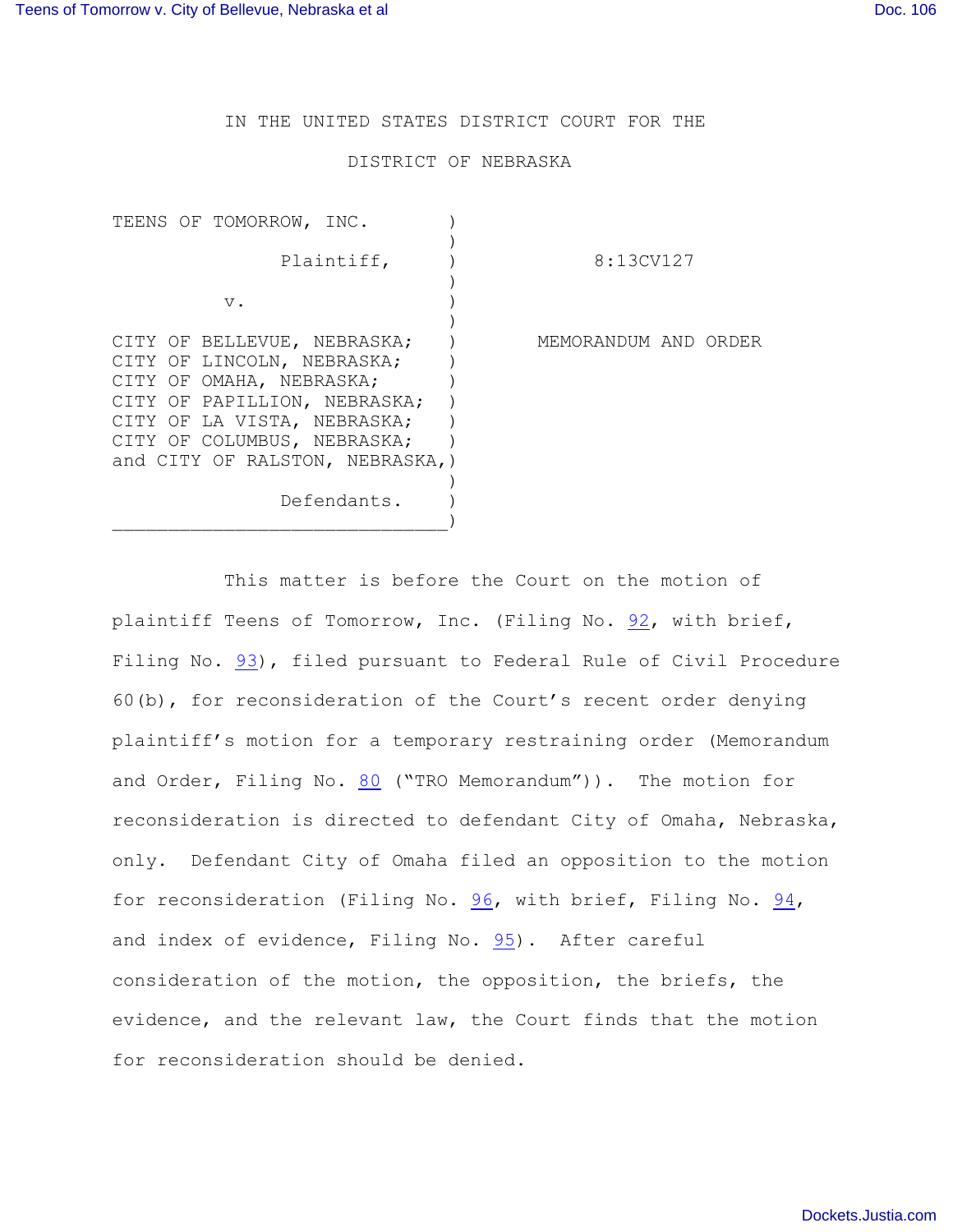## **I. Motion for Temporary Restraining Order.**

In its motion for temporary restraining order, plaintiff sought an order "[r]estraining and enjoining the Defendant cities from serving [Teens of Tomorrow], its agents or volunteers, with any citations, cease and desist orders, or otherwise preventing [Teens of Tomorrow] and its volunteers from legally soliciting as a non-profit organization within city limits" (Filing No. [37](http://ecf.ned.uscourts.gov/doc1/11302781909), at 1-2). The Court heard arguments on the motion on May 29, 2013; the City of Omaha did not attend the hearing.

The Court analyzed plaintiff's motion for temporary restraining order by using the Eighth Circuit's *Dataphase* factors: "[W]hether a preliminary injunction should issue involves consideration of (1) the threat of irreparable harm to the movant; (2) the state of the balance between this harm and the injury that granting the injunction will inflict on other parties litigant; (3) the probability that movant will succeed on the merits; and (4) the public interest." *Dataphase Sys., Inc. v. C L Sys., Inc*., 640 F.2d 109, 114 (8th Cir. 1981). Because the Court found that none of the *Dataphase* factors favored plaintiff, the Court denied plaintiff's motion. The Court will not revisit the entirety of its previous analysis but will address the additional arguments made by plaintiff in its motion for reconsideration with regard to the City of Omaha only.

 $-2-$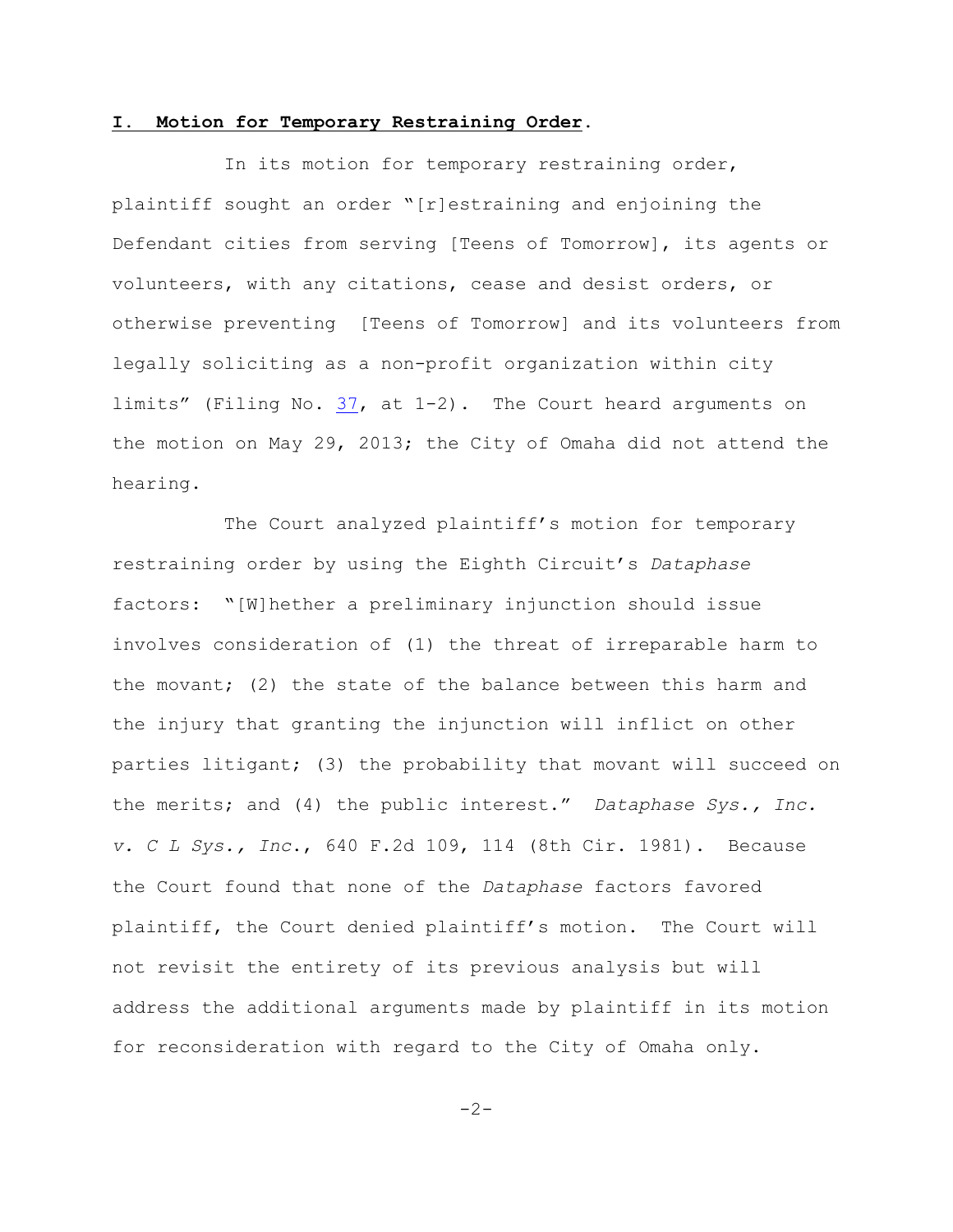## **II. Motion for Reconsideration.**

## **A. Legal Standard.** Federal Rule of Civil Procedure

60, Relief from a Judgment or Order, states:

(b) Grounds for Relief from a Final Judgment, Order, or Proceeding. On motion and just terms, the court may relieve a party or its legal representative from a final judgment, order, or proceeding for the following reasons:

(1) mistake, inadvertence, surprise, or excusable neglect;

(2) newly discovered evidence that, with reasonable diligence, could not have been discovered in time to move for a new trial under Rule 59(b);

(3) fraud (whether previously called intrinsic or extrinsic), misrepresentation, or misconduct by an opposing party;

(4) the judgment is void;

(5) the judgment has been satisfied, released or discharged; it is based on an earlier judgment that has been reversed or vacated; or applying it prospectively is no longer equitable; or

(6) any other reason that justifies relief.

Fed. R. Civ. P.  $60(b)$ . "By its terms, ... Rule  $60(b)$ encompasses a motion filed in response to an order." *Broadway v. Norris,* 193 F.3d 987, 989 (8th Cir. 1999). "Under Rule 60(b) the movant must demonstrate exceptional circumstances to justify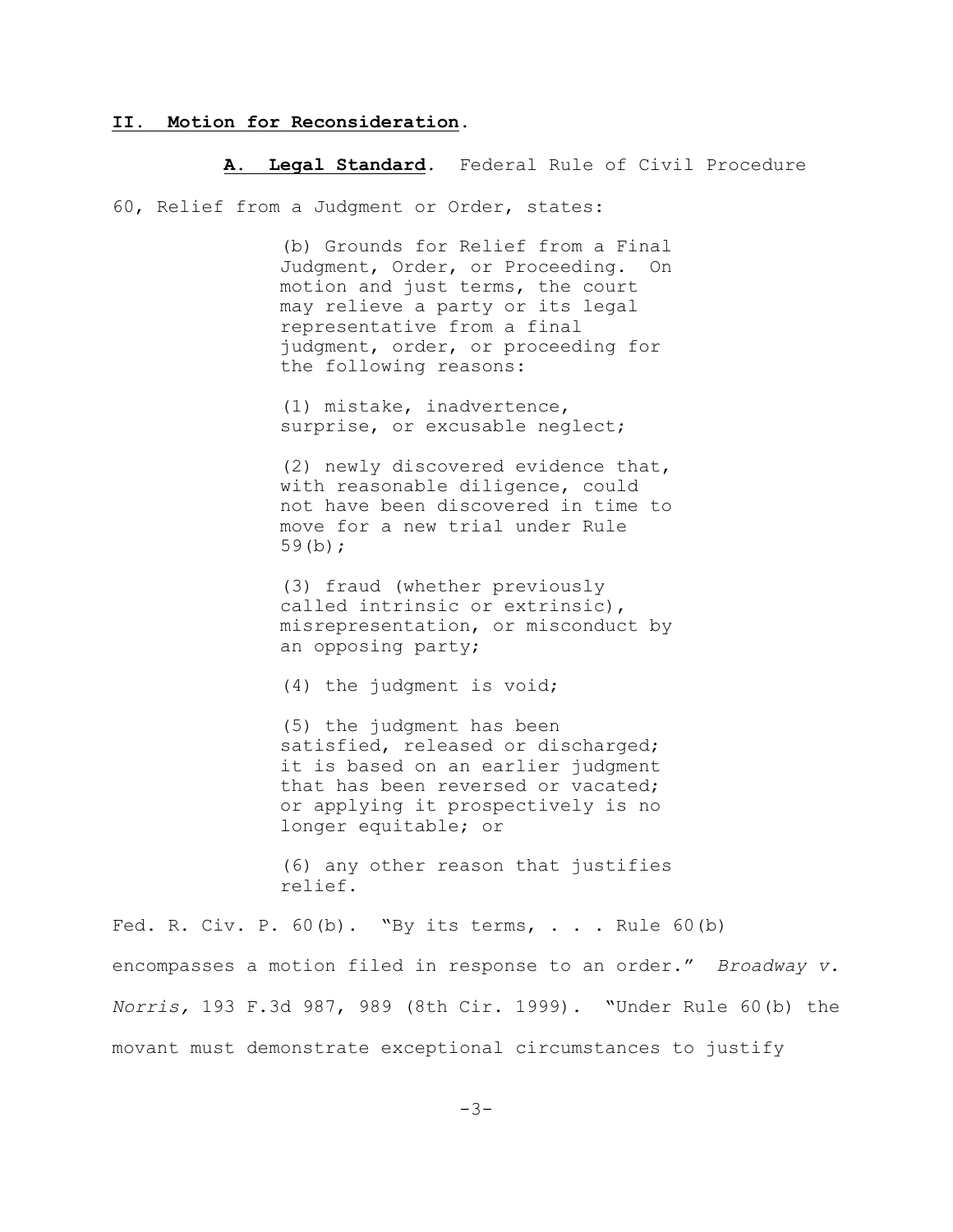relief." *Brooks v. Ferguson–Florissant Sch. Dist*., 113 F.3d 903, 905 (8th Cir. 1997). Simple reargument will not result in any such relief: "In their 'motion for reconsideration,' defendants did nothing more than reargue, somewhat more fully, the merits of their claim  $\ldots$  . This is not the purpose of Rule 60(b)." *Broadway*, 193 F.3d at 989-90. "It authorizes relief based on certain enumerated circumstances (for example, fraud, changed conditions, and the like). It is not a vehicle for simple reargument on the merits." *Id.* at 990.

**B. Discussion.** Plaintiff now states that it "believes that the court overlooked key evidence when making its final decision, and therefore was in error" (Filing No. [93](http://ecf.ned.uscourts.gov/doc1/11302801362), at 2). Plaintiff states that with regard to the Court's analysis of plaintiff's Exhibit 10C, "the Court incorrectly presumed that the Plaintiff's difficulties with the City of Omaha have been resolved" (*Id.*). The Court notes that in Exhibit 10C, plaintiff's agent, Quenton Pfitzer, represented to the Court that the offending Omaha police officer that "was stopping me and even ticket one of my kids made us leave the area in front of a pastor and the kid got convicted of the charges . . . stopped [doing so] after I made many complaints to Internal affairs" (Pl. Ex. 10C). Accordingly, in acknowledging that this aspect of plaintiff's difficulties "appear[ed] to be resolved," the Court was

 $-4-$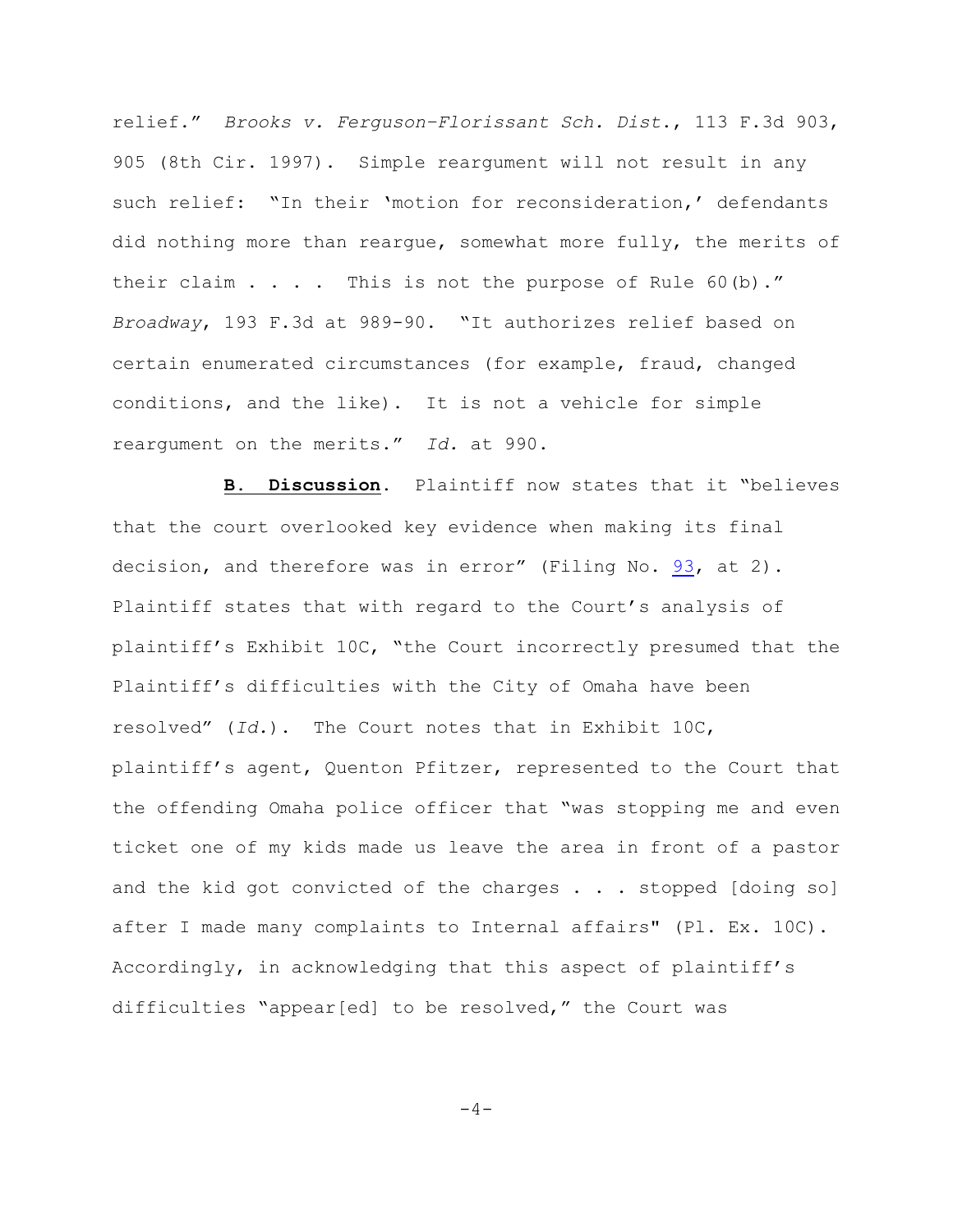summarizing what was explicitly stated by Mr. Pfitzer in his affidavit.

Plaintiff also asks the Court to revisit the statements made in plaintiff's Exhibit 11, Mr. Pfitzer's affidavit describing his potential legal troubles. Plaintiff avows that the affidavit "states a blatant example of the ongoing risk of irreparable harm that may be suffered" (Filing No.  $93$ , at 2). The Court previously found that the affidavit, if true, "states a real but limited threat of irreparable harm to plaintiff's agent, Mr. Pfitzer. The threat of irreparable harm to plaintiff as a result of Mr. Pfitzer's potential legal troubles is unclear" (TRO Memorandum, at 8). With the present motion, plaintiff does clarify the situation by stating,

> Pfitzer's probation officer informed him that even one more citation from Omaha would be viewed as a violation of his probation. Because of this action by the Defendant, even one more unfounded citation could result in the revocation of Pfitzer's probation, holding him in contempt of court and jailing him for the remainder of his probation period, pursuant to Iowa State Code § 908.11. Pfitzer is the Executive Director of Teens of Tomorrow and the only adult supervisor person who is trained and primarily operates its daily functions. As such, his incarceration would prevent the Plaintiff from being able to operate anymore, severely limiting or ending the Plaintiff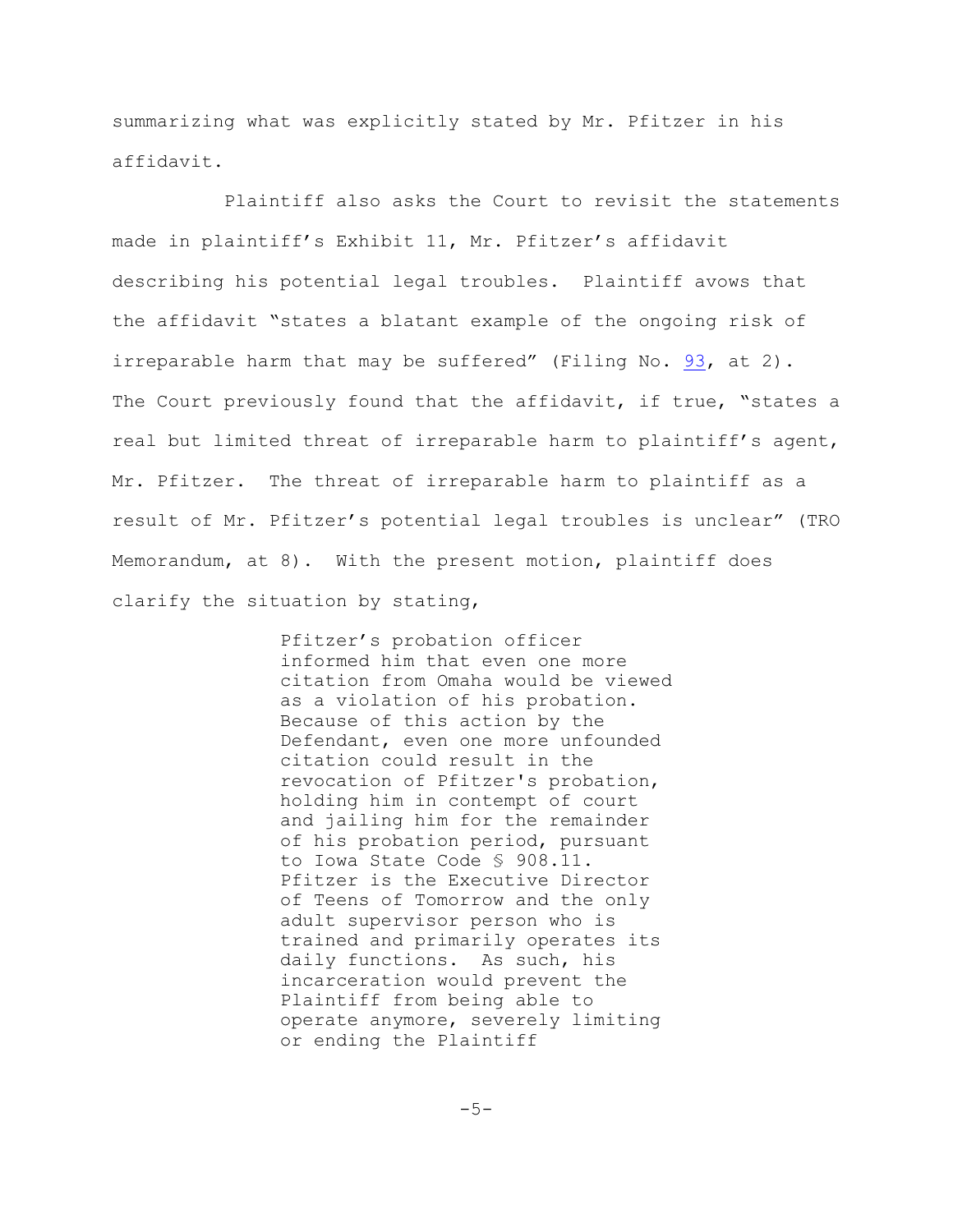organization, and thereby causing irreparable harm.

(Filing No. [93](http://ecf.ned.uscourts.gov/doc1/11302801362), at 3).

With its response, defendant City of Omaha submitted an affidavit signed by David Baker, Deputy Chief of Police of the City of Omaha. Deputy Chief Baker's affidavit states that plaintiff "submitted [a] written statement" showing its taxexempt status, which would in turn "authorize [its] volunteers to be exempt from obtaining a permit" (Ex. 1, Filing No. [95](http://ecf.ned.uscourts.gov/doc1/11302806599), at ¶¶ 5, 6). In addition, "the information [in the written statement] is on file in the Omaha Police Department" (Ex. 1, Filing No. [95](http://ecf.ned.uscourts.gov/doc1/11302806599), at  $\mathbb I$  6). Consequently, Deputy Chief Baker states that "at the present time, I do not know of any reason why Plaintiff would be barred from soliciting in the City of Omaha" (Ex. 1, Filing No. [95](http://ecf.ned.uscourts.gov/doc1/11302806599), at ¶ 7). Thus it appears that absent an actual violation of a city ordinance, plaintiff is not under a threat of irreparable harm from the City of Omaha. On reconsideration, the Court finds that this first *Dataphase* factor does not favor plaintiff.

The remainder of plaintiff's brief does "nothing more than rearque, somewhat more fully, the merits of [its] claim . . . ." *Broadway*, 193 F.3d at 989-90. The Court finds that plaintiff's motion does not reach any of the specific grounds for relief delineated in Rule 60(b), nor does it adequately establish

 $-6-$